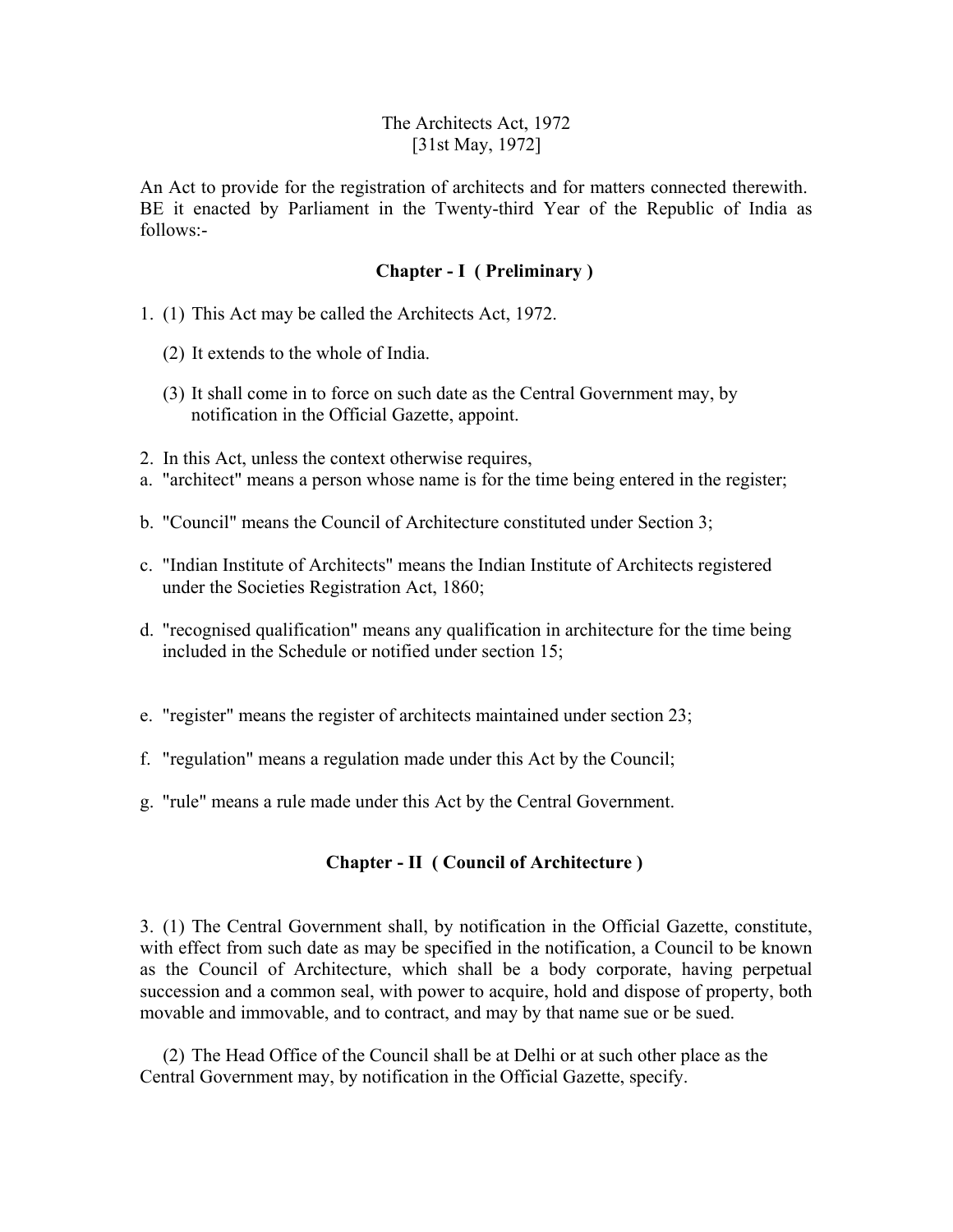(3) The Council shall consist of the following members, namely:-

 a. five architects possessing recognized qualifications elected by the Indian Institute of Architects from among its members;

 b. two persons nominated by the All India Council for Technical Education established by the Resolution of the Government of India in the late Ministry of Education No.F.16-10/44-E.III, dated the 30th November, 1945;

 c. five persons elected form among themselves by heads of architectural institutions in India imparting full-time instruction for recognised qualifications;

 d. the Chief Architects in the Ministries of the Central Government to which the Government business relating to defence and railways has been allotted and head of the Architectural Organization in the Central Public Works Department, ex officio;

- e. one person nominated by the Central Government;
- f. an architect from each State nominated by the Government of that state;
- g. two persons nominated by the Institution of Engineers (India) from among its members; and
- h. one person nominated by the Institution of Surveyors of India from among its members.

#### **Explanation.-- For the purposes of this sub-section,--**

 a. "Institution of Engineers (India)" means the Institution of Engineers (India) first registered in 1920 under the Indian Companies Act, 1913 and subsequently incorporated by a Royal chapter in 1935.

 b. "Institution of Surveyors of India" means the Institution of surveyors registered under the Societies Registration Act, 1860.

 (4) Notwithstanding anything contained in clause (a) of sub-section (3), the Central Government may, pending the preparation of the register, nominate to the first Council, in consultation with the Indian Institute of Architects, persons referred to in the said clause (a) who are qualified for registration under section 25, and the persons so nominated shall hold office for such period as the Central Government may, by notification in the Official Gazette, specify.

 (5) Notwithstanding anything contained in clause(f) of sub-section (3), the Central Government may, pending the preparation of the register, nominate to the first Council, in consultation with the State Governments concerned, persons referred to in the said clause(f), who are qualified for registration under section 25, and the persons so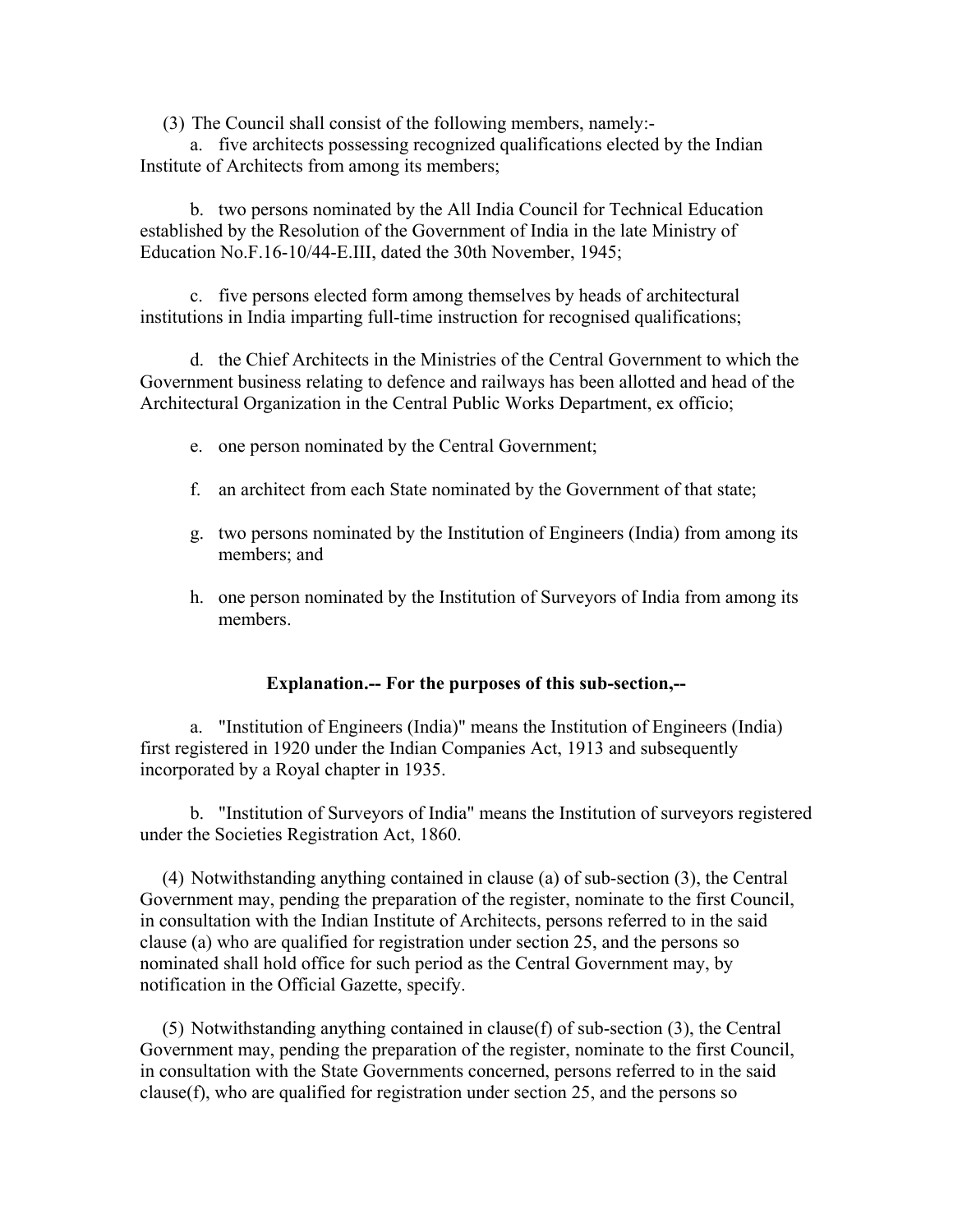nominated shall hold office for such period as the Central Government may, by notification in the Official Gazette, specify.

4. (1) The President and the Vice-President of the Council shall be elected by the members of the Council from among themselves:

Provided that on the first constitution of the Council and until the President is elected, a member of the Council nominated by the Central Government in this behalf shall discharge the functions of the President.

 (2) An elected President or Vice-President of the Council shall hold office for a term of three years or till he ceases to be a member of the Council, whichever is earlier, but subject to his being a member of the Council, he shall be eligible for re-election:

#### **Provided that --**

 a. the President or the Vice-President may, by writing under his hand addressed to the Vice-President or the President, as the case may be, resign his office;

 b. President or the Vice-President shall, notwithstanding the expiry of his term of three years, continue to hold office until his successor enters upon office.

 (3) The President and the Vice-President of the Council shall exercise such powers and discharge such duties as may be prescribed by the regulations.

5. (1) Elections under this Chapter shall be conducted in such manner as may be prescribed by rules.

 (2) Where any dispute arises regarding any such election, the matter shall be referred by the Council to a Tribunal appointed by the Central Government by notification in the Official Gazette in this behalf, and the decision of the Tribunal shall be final: Provided that no such reference shall be made except on an application made to the Council by an aggrieved party within thirty days from the date of the declaration of the result of the election.

(3) The expenses of the Tribunal shall be borne by the Council.

6. (1) Subject to the provisions of this section, an elected or nominated member shall hold office for a term of three years from the date of his election or nomination or until his successor has been duly elected or nominated whichever is later.

 (2) An elected or nominated member may, at any time, resign his membership by writing under his hand addressed to the President, or in his absence, to the Vice-President, and the seat of such member shall thereupon become vacant.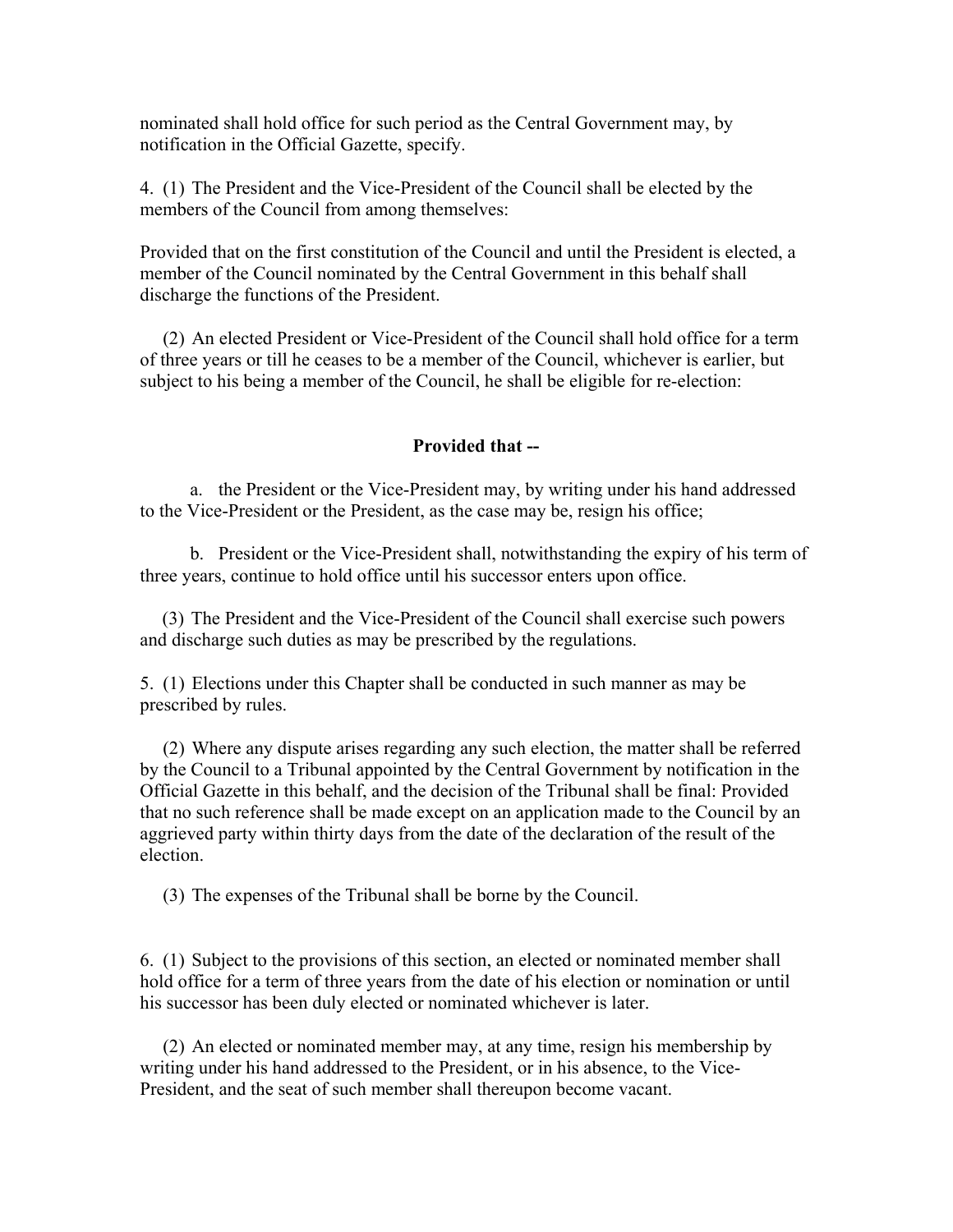(3) A member shall be deemed to have vacated his seat --

 i. if he is absent without excuse, sufficient in the opinion of the Council, from three consecutive ordinary meetings of the Council; or

 ii. if he ceases to be a member of the body referred to in clause (a), clause(g) or clause(h) of sub-section (3) of section 3 by which he was elected or nominated, as the case may be; or

iii. in the case where he has been elected under clause(c) of sub-section  $(3)$  of section 3, if he ceases to hold his appointment as the head of an Institution referred to in the said clause.

 (4) A Casual vacancy in the Council shall be filled by fresh election or nomination, as the case may be, and the person so elected or nominated to fill the vacancy shall hold office only for the remainder of the term for which the member whose place he takes was elected or nominated.

 (5) Members of the Council shall be eligible for re-election or re-nomination, but not exceeding three consecutive terms.

7. No act or proceeding of the Council or the Executive Committee or any other Committee shall be invalid merely by reason  $of -$ 

 a. any vacancy in, or defect in the constitution of the Council, the Executive Committee or any other committee, or

 b. any defect in the election or nomination of a person acting as a member thereof, or

c. any irregularity in procedure not affecting the merits of the case.

8. A person shall not be eligible for election or nomination as a member of the Council, if he --

a. is an undischarged insolvent; or

 b. has been convicted by a court in India for any offence and sentenced to imprisonment for not less than two years, and shall continue to be ineligible for a further period of five years since his release.

9. (1) The Council shall meet at least once in every six months at such time and place and shall observe such rules of procedure in regard to the transaction of business at its meetings as may be prescribed by regulations.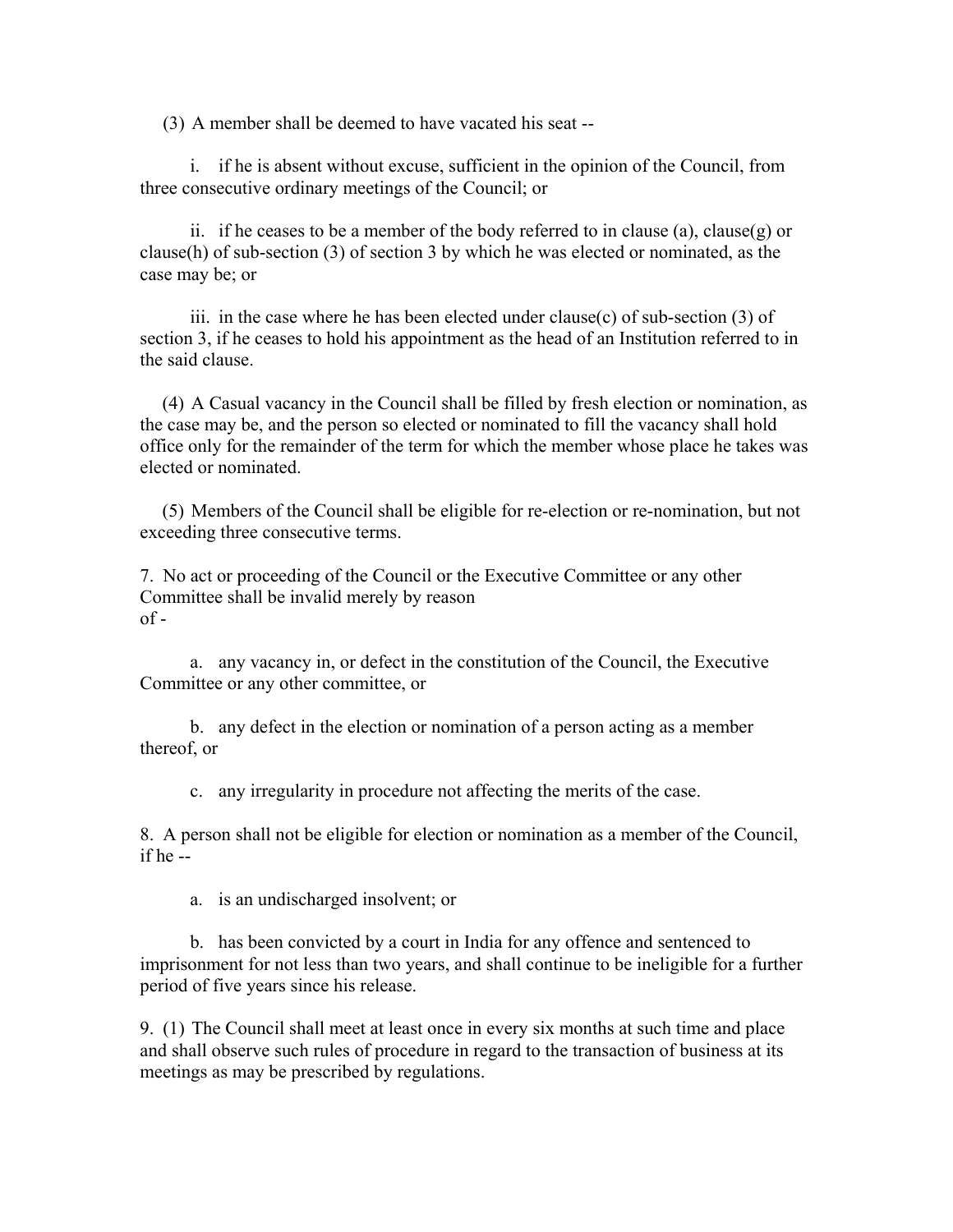(2) Unless otherwise prescribed by regulations, nine members of the Council shall form a quorum, and all the acts of the Council shall be decided by a majority of the members present and voting.

 (3) In the case of an equal division of votes, the President, or in his absence, the Vice-President or, in the absence of both, the member presiding over the meeting, shall have and exercise a second or casting vote.

10. (1) The Council shall constitute from among its members an Executive Committee, and may also constitute other committees for such general or special purposes as the Council deems necessary to carry out its functions under this Act.

 (2) The Executive Committee shall consist of the President and the Vice-President of the Council who shall be members ex-officio and five other members who shall be elected by the Council from among its members.

 (3) The President and the Vice-President of the Council shall be the Chairman and Vice-Chairman respectively of the Executive Committee.

 (4) A member of the Executive Committee shall hold office as such until the expiry of his term as a member of the Council but subject to his being a member of the Council, he shall be eligible for re-election.

 (5) In addition to the powers and duties conferred and imposed on it by this Act, the Executive Committee shall exercise such powers and discharge such duties as may be prescribed by regulations.

11. The President, the Vice-President and other members of the Council shall be entitled to such fees and allowances as the Council may, with the previous sanction of the Central Government, fix in this behalf.

12. (1) The Council shall -

 a. appoint a Registrar who shall act as its Secretary and who may also act, if so decided by the Council, as its treasurer;

 b. appoint such other officers and employees as the Council deems necessary to enable it to carry out its functions under this Act;

 c. with the previous sanction of the Central Government, fix the pay and allowances and other conditions of service of officers and other employees of the Council.

 (2) Notwithstanding anything contained in clause(a) of sub-section(1), for the first three years from the first constitution of the Council, the Registrar of the Council shall be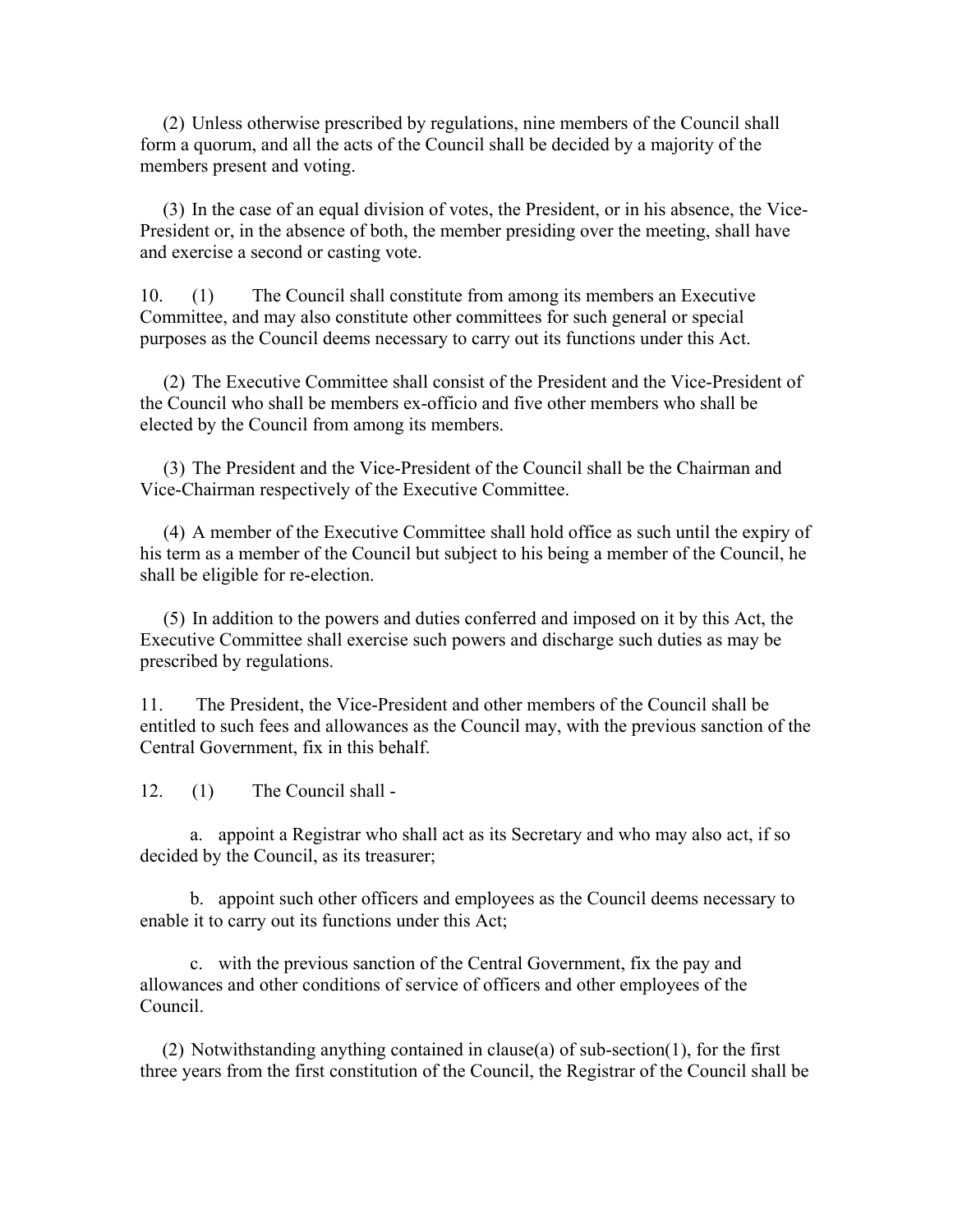a person appointed by the Central government, who shall hold office during the pleasure of the Central Government.

(3) All the persons appointed under this section shall be the employees of the Council.

13. (1) There shall be established a Fund under the management and control of the Council into which shall be paid all moneys received by the Council and out of which shall be met all expenses and liabilities properly incurred by the Council.

 (2) The Council may invest any money for the time being standing to the credit of the Fund in any Government security or in any other security approved by the Central Government.

 (3) The Council shall keep proper accounts of the Fund distinguishing capital from revenue.

 (4) The annual accounts of the Council shall be subject to audit by an auditor to be appointed annually by the Council.

 (5) As soon as may be practicable at the end of each year, but not later than the thirtieth day of September of the year next following, the Council shall cause to be published in the Official Gazette a copy of the audited accounts and the report of the Council for that year and copies of the said accounts and report shall be forwarded to the Central Government.

(6) The Fund shall consist of --

 a. all moneys received from the Central Government by way of grant, gift or deposit;

b. any sums received under this Act whether by way of fee or otherwise.

 (7) All moneys standing at the credit of the Council which cannot be immediately be applied shall be deposited in the State Bank of India or in any other bank specified in column 2 of the First Schedule to the Banking Companies (Acquisition and Transfer of Undertakings) Act, 1970.

14. (1) The qualifications included in the schedule or notified under section 15 shall be recognised qualifications for the purposes of this Act.

 (2) Any authority in India which grants an architectural qualification not included in the schedule may apply to the Central Government to have such qualification recognised, and the Central Government, after consultation with the Council, may, by notification in the Official Gazette, amend the schedule so as to include such qualification therein, and any such notification may also direct that an entry shall be made in the schedule against such architectural qualification declaring that it shall be a recognised qualification only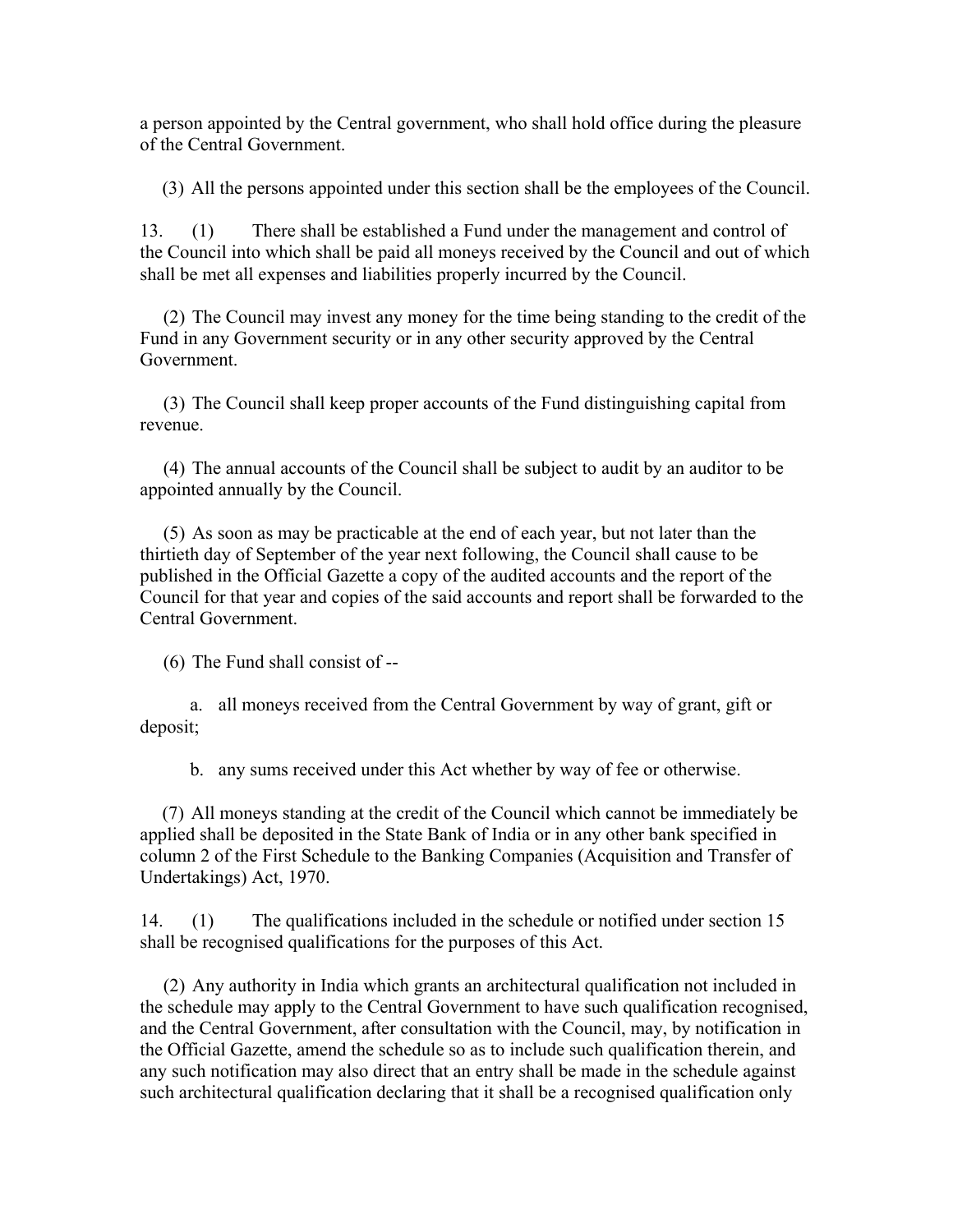when granted after a specified date.

Provided that until the first Council is constituted, the Central Government shall, before, issuing any notification as aforesaid, consult an expert committee consisting of three members to be appointed by the Central Government by notification in the official Gazette.

15. (1) The Central Government may, after consultation with the Council, direct, by notification in the Official Gazette, that an architectural qualification granted by any university or other institution in any country outside India in respect of which a scheme of reciprocity for the recognition of architectural qualification is not in force, shall be a recognised qualification for the purposes of this Act or, shall be so only when granted after a specified date or before a specified date :

Provided that until the first Council is constituted the Central Government shall, before issuing any notification as aforesaid, consult the expert committee set up under the proviso to sub-section (2) of section 14.

 (2) The Council may enter into negotiations with the authority in any State or country outside India, which by the law of such State or country is entrusted with the maintenance of a register of architects, for settling of a scheme of reciprocity for the recognition of architectural qualifications and in pursuance of any such scheme, the Central Government may, by notification in the Official Gazette, direct that such architectural qualification as the Council has decided should be recognised, shall be deemed to be a recognised qualification for the purposes of this Act, and any such notification may also direct that such architectural qualification, shall be so recognised only when granted after a specified date or before a specified date.

16. Notwithstanding anything contained in sub-section (2) of section 14, the Central Government, after consultation with the Council, may, by notification in the Official Gazette, amend the schedule by directing that an entry be made in respect of any architectural qualification.

17. Notwithstanding anything contained in any other law, but subject to the provisions of this Act, any recognised qualification shall be a sufficient qualification for enrolment in the register.

18. Every authority in India which grants a recognised qualification shall furnish such information as the Council may, from time to time, require as to the courses of study and examinations to be undergone in order to obtain such qualification, as to the ages at which such courses of study and examinations are required to be undergone and such qualification is conferred and generally as to the requisites for obtaining such qualification.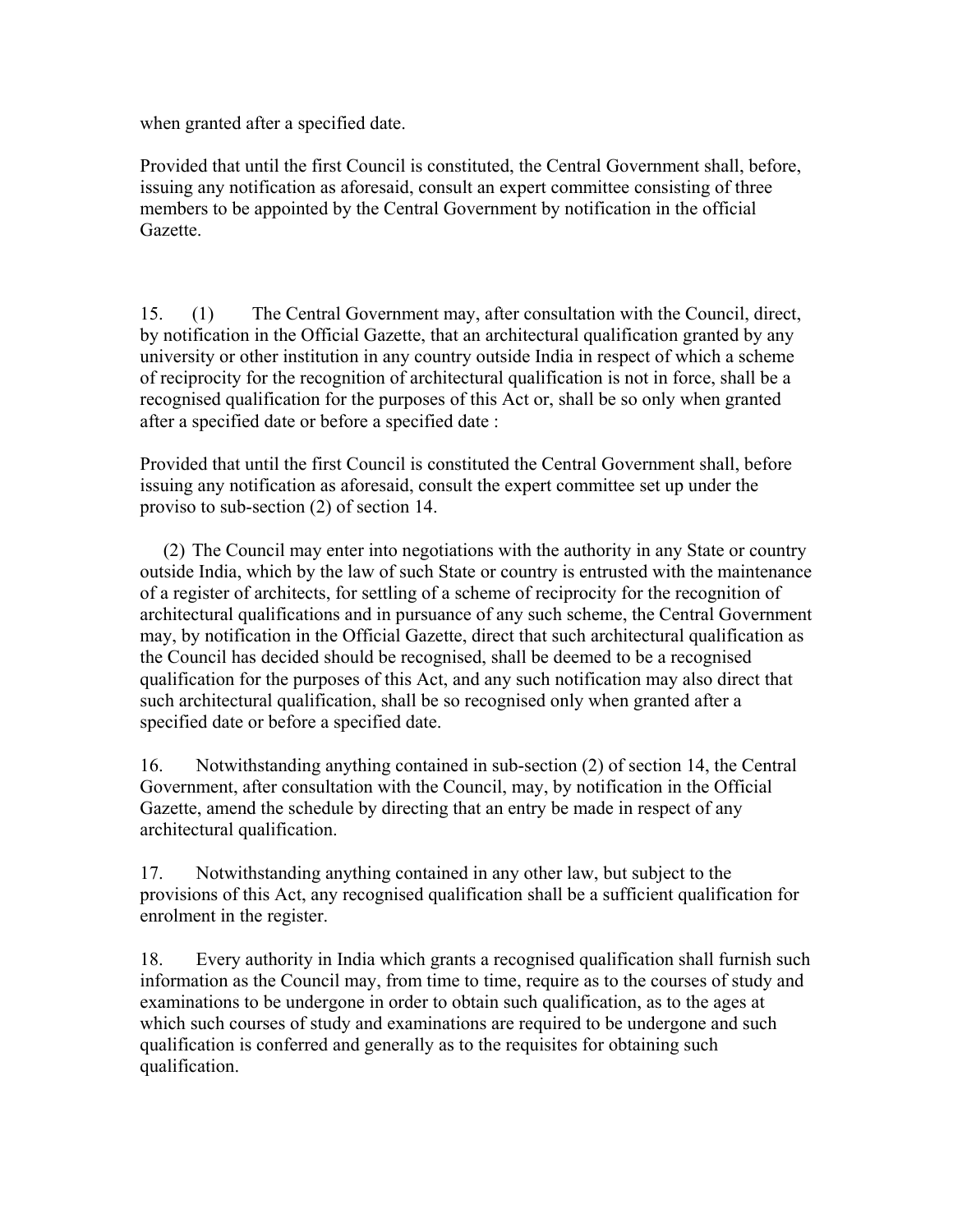19. (1) The Executive Committee shall, subject to regulations, if any, made by the Council, appoint such number of inspectors as it may deem requisite to inspect any college or institution where architectural education is given or to attend any examination held by any college or institution for the purpose of recommending to the Central Government recognition of architectural qualifications granted by that college or institution.

 (2) The inspectors shall not interfere with the conduct of any training or examination, but shall report to the Executive Committee on the adequacy of the standards of architectural education including staff, equipment, accommodation, training and such other facilities as may be prescribed by regulations for giving such education or on the sufficiency of every examination which they attend.

 (3) The Executive Committee shall forward a copy of such report to the college or institution and shall also forward copies with remarks, if any, of the college or institution thereon, to the Central Government.

20. (1) When upon report by the Executive Committee it appears to the Council -

 a. that the courses of study and examination to be undergone in, or the proficiency required from the candidates at any examination held by, any college or institution, or

 b. that the staff, equipment, accommodation, training and other facilities for staff and training provided in such college or institution,

 do not conform to the standards prescribed by regulations, the Council shall make a representation to that effect to the appropriate Government.

 (2) After considering such representation the appropriate Government shall forward it along with such remarks as it may choose to make to the college or institution concerned, with an intimation of the period within which the college or institution, as the case may be, may submit its explanation to the appropriate Government.

 (3) On receipt of the explanation or where no explanation is submitted within the period fixed, then on the expiry of that period, the State Government, in respect of the college or institution referred to in clause(b) of sub-section (5), shall make its recommendations to the Central Government.

(4) The Central Government --

 a. after making such further enquiry, if any, as it may think fit, in respect of the college or institution referred to in sub-section (3), or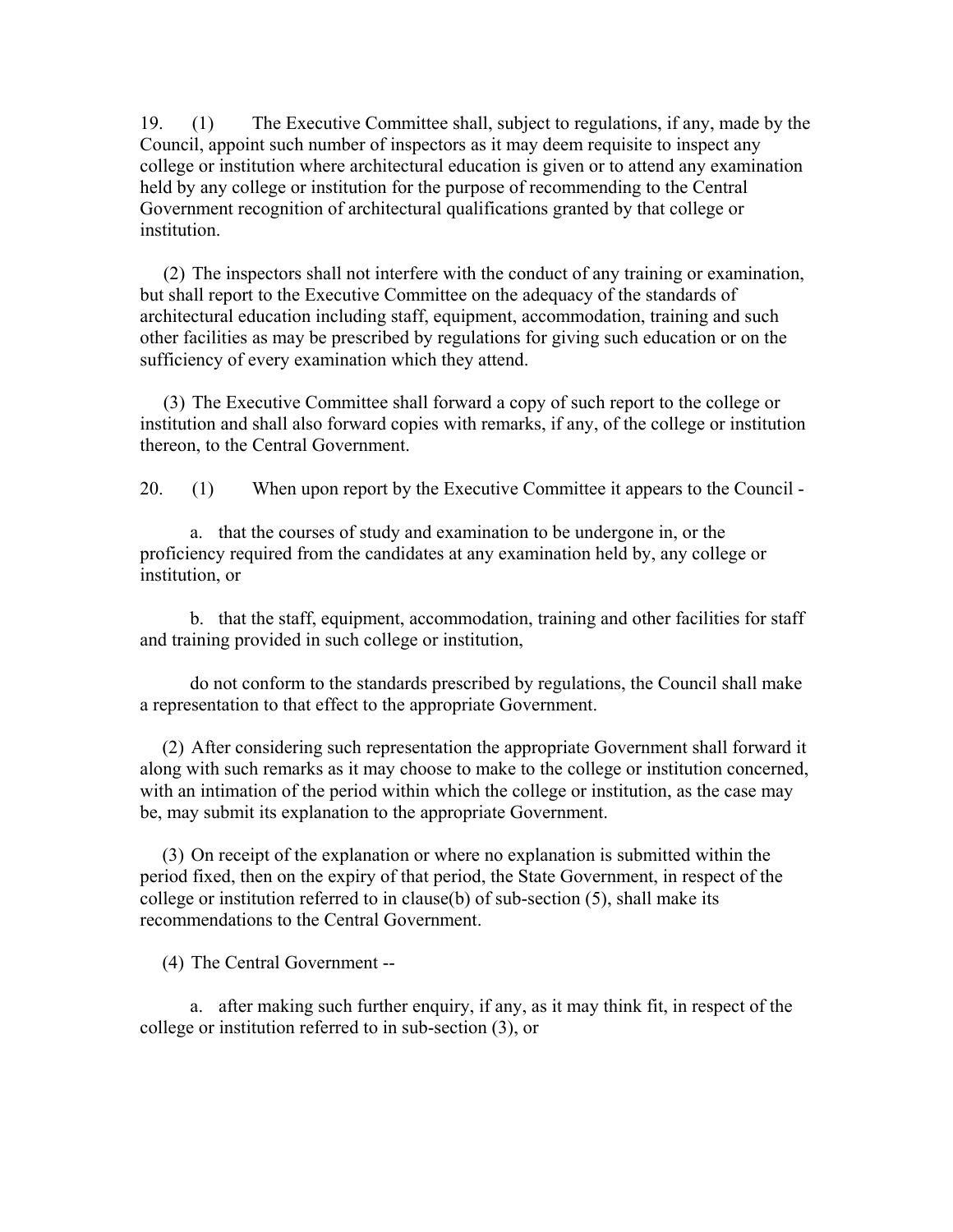b. on receipt of the explanation from a college or institution referred to in clause (a) of sub-section (5), or where no explanation is submitted within the period fixed, then on the expiry of that period,

 may, by notification in the Official Gazette, direct that an entry shall be made in the Schedule against the architectural qualification awarded by such college or institution, as the case may be, declaring that it shall be a recognised qualification only when granted before a specified date and the Schedule shall be deemed to be amended accordingly.

(5) For the purposes of this section, "appropriate Government" means --

 a. in relation to any college or institution established by an Act of Parliament or managed, controlled or financed by the Central Government, the Central Government, and

b. in any other case, the State Government.

21. The Council may prescribe the minimum standards of architectural education required for granting recognised qualifications by colleges or institutions in India.

22. (1) The Council may by regulations prescribe standards of professional conduct and etiquette and a code of ethics for architects.

 (2) Regulations made by the Council under sub-section (1) may specify which violations thereof shall constitute infamous conduct in any professional respect, that is to say, professional misconduct, and such provision shall have effect notwithstanding anything contained in any law for the time being in force.

## **Chapter - III ( Registration of Architects )**

23. (1) The Central Government shall, as soon as may be, cause to be prepared in the manner hereinafter provided a register of architects for India.

 (2) The Council shall upon its constitution assume the duty of maintaining the register in accordance with the provisions of this Act.

(3) The register shall include the following particulars, namely :-

 a. the full name with date of birth, nationality and residential address of the architect ;

 b. his qualification for registration, and the date on which he obtained that qualification and the authority which conferred it ;

c. the date of his first admission to the register;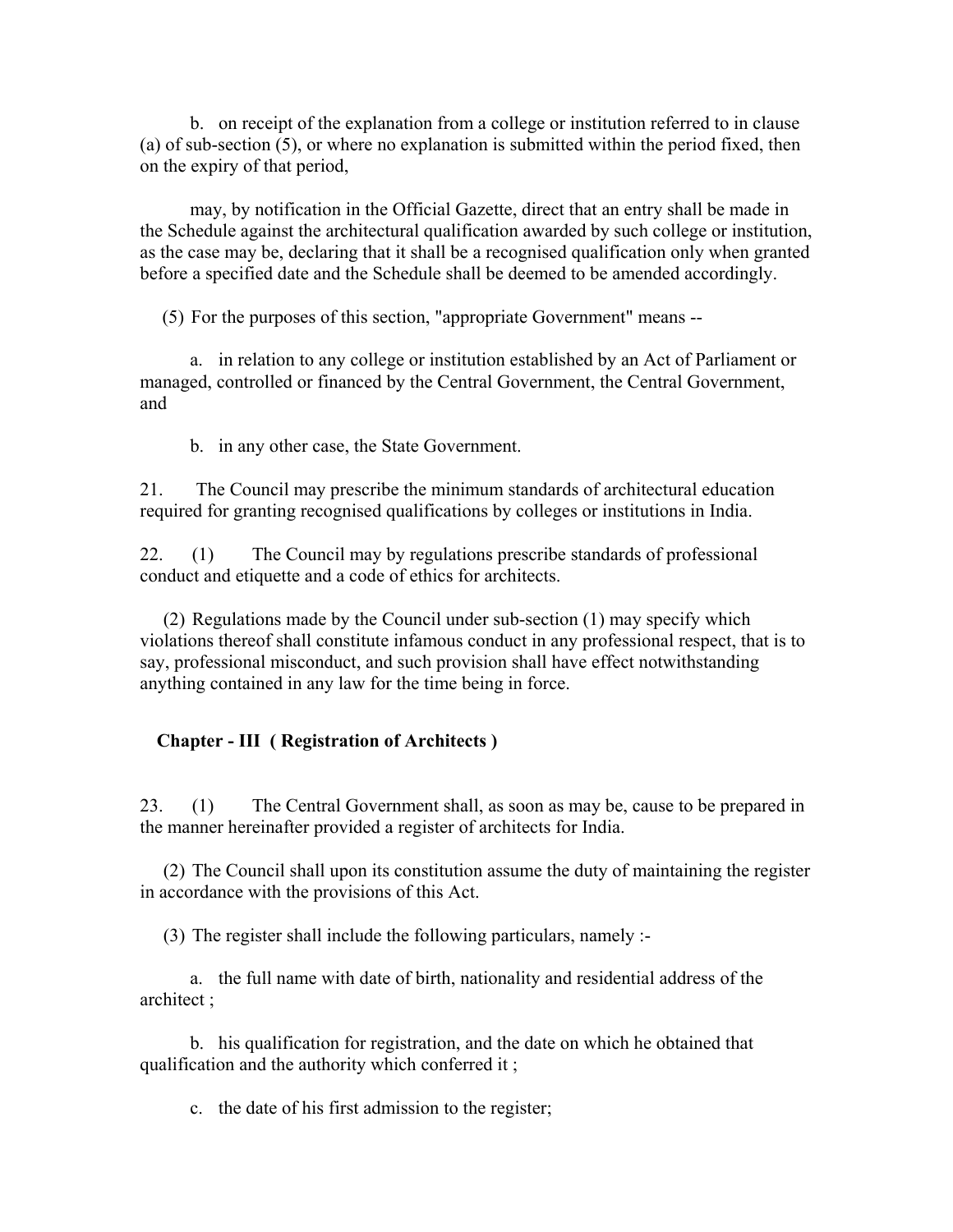- d. his professional address ; and
- e. such further particulars as may be prescribed by rules.

24. (1) For the purposes of preparing the register of architects for the first time, the Central Government shall, by notification in the Official Gazette, constitute a Registration Tribunal consisting of three persons who have, in the opinion of the Central Government, the knowledge of, or experience in, architecture; and the Registrar appointed under section 12 shall act as Secretary of the Tribunal.

 (2) The Central Government shall, by the same or a like notification, appoint a date on or before which application for registration, which shall be accompanied by such fee as may be prescribed by rules, shall be made to the Registration Tribunal.

 (3) The Registration Tribunal shall examine every application received on or before the appointed day and if it is satisfied that the applicant is qualified for registration under section 25, shall direct the entry of the name of the applicant in the register.

 (4) The first register so prepared shall thereafter be published in such manner as the Central Government may direct and any person aggrieved by a decision of the Registration Tribunal expressed or implied in the register so published may, within thirty days from the date of such publication, appeal against such decision to an authority appointed by the central Government in this behalf by notification in the Official Gazette.

 (5) The authority appointed under sub-section (4) shall, after giving the person affected an opportunity of being heard and after calling for relevant records, make such order as it may deem fit.

 (6) The Registrar shall amend, where necessary, the register in accordance with the decisions of the authority appointed under sub-section (4).

 (7) Every person whose name is entered in the register shall be issued a certificate of registration in such form as may be prescribed by rules.

 (8) Upon the constitution of the Council, the register shall be given into its custody, and the Central Government may direct that the whole or any specified part of the application fees for registration in the first register shall be paid to the credit of the Council.

25. A person shall be entitled on payment of such fees as may be prescribed by rules to have his name entered in the register, if he resides or carries on the profession of architect in India and --

a. holds a recognised qualification, or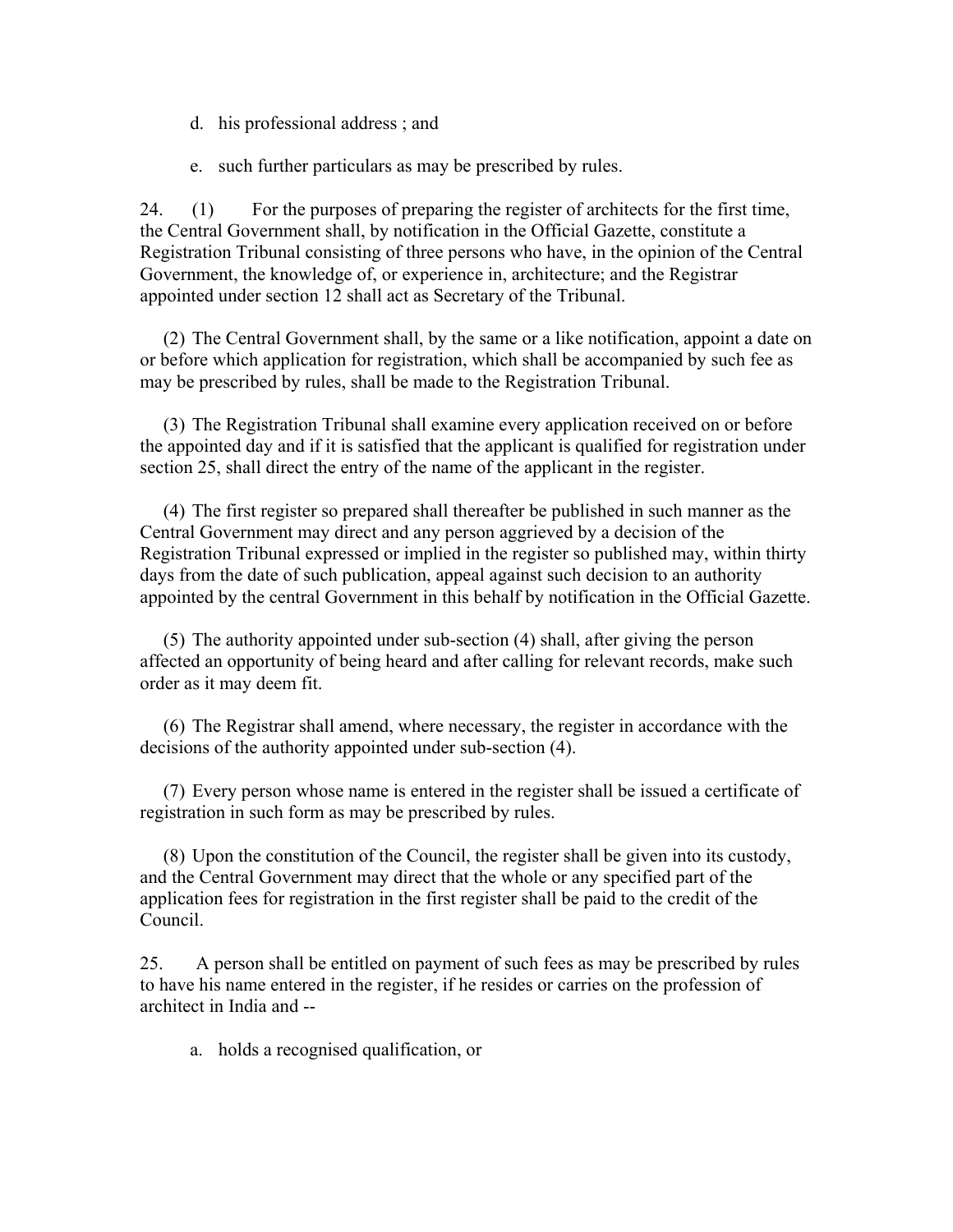b. does not hold such a qualification but, being a citizen of India, has been engaged in practice as an architect for a period of not less than five years prior to the date appointed under sub-section (2) of section 24, or

c. possesses such other qualifications as may be prescribed by rules :

 Provided that no person other than a citizen of India shall be entitled to registration by virtue of a qualification --

 a. recognised under sub-section (1) of section 15 unless by the law and practice of a country outside India to which such person belongs, citizens of India holding architectural qualification registrable in that country are permitted to enter and practice the profession of architect in such country, or

 b. unless the Central Government has, in pursuance of a scheme of reciprocity or otherwise, declared that qualification to be a recognised qualification under sub-section (2) of section 15.

26. (1) After the date appointed for the receipt of applications for registration in the first register of architects, all applications for registration shall be addressed to the Registrar of the Council and shall be accompanied by such fee as may be prescribed by rules.

 (2) If upon such application the Registrar is of opinion that the applicant is entitled to have his name entered in the register he shall enter thereon the name of the applicant :

Provided that no person, whose name has under the provisions of this Act been removed from the register, shall be entitled to have his name re-entered in the register except with the approval of the Council.

 (3) Any person whose application for registration is rejected by the Registrar may, within three months of the date of such rejection, appeal to the Council.

 (4) Upon entry in the register of a name under this section, the Registrar shall issue a certificate of registration in such form as may be prescribed by the rules.

27. (1) The Central Government may, by notification in the Official Gazette, direct that for the retention of a name in the register after the 31st day of December of the year following the year in which the name is first entered in the register, there shall be paid annually to the Council such renewal fee as may be prescribed by rules and where such direction has been made, such renewal fee shall be due to be paid before the first day of April of the year to which it relates.

 (2) Where the renewal fee is not paid before the due date, the Registrar shall remove the name of the defaulter from the register :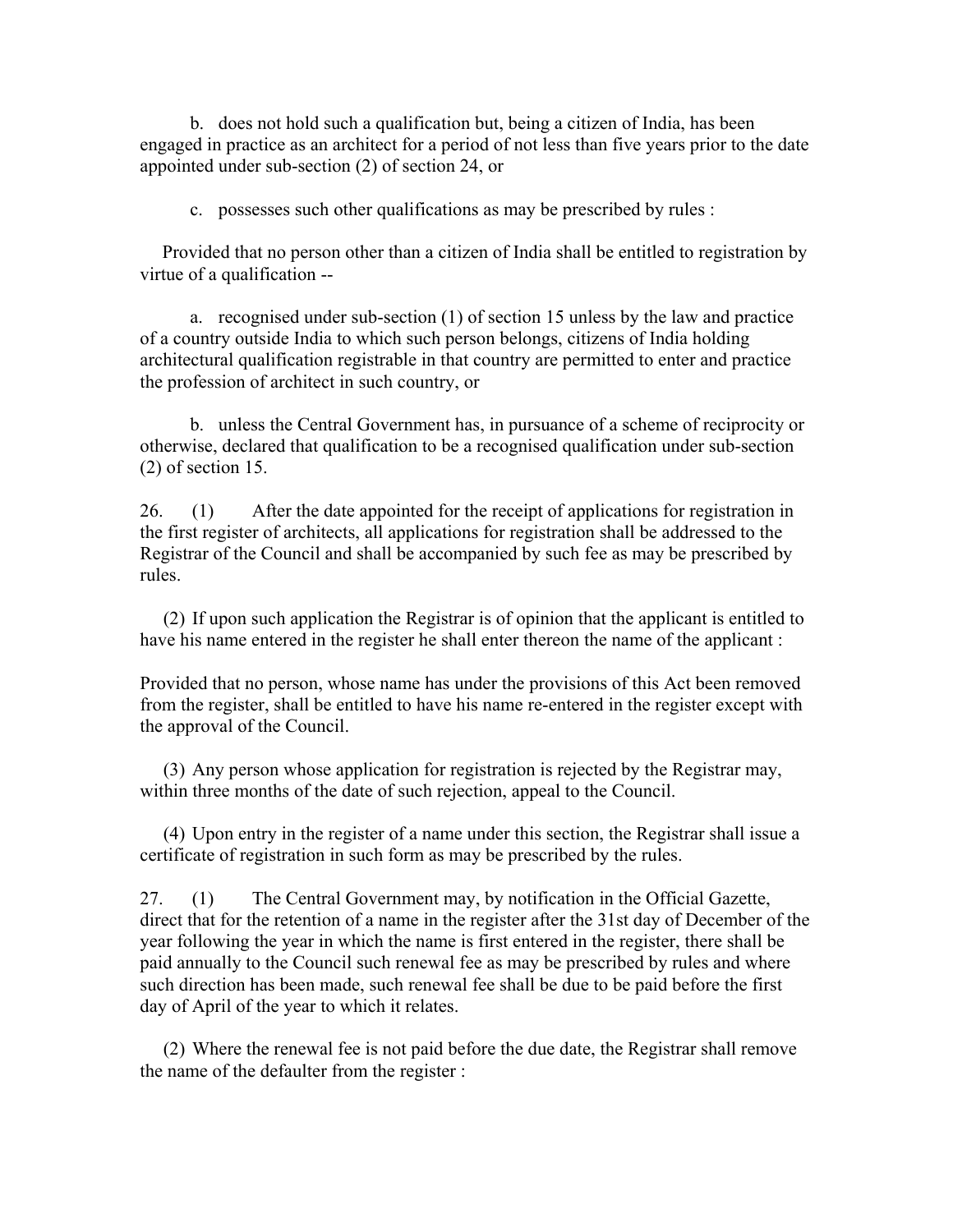Provided that a name so removed may be restored to the register on such conditions as may be prescribed by rules.

 (3) On payment of the renewal fee, the Registrar shall, in such manner as may be prescribed by rules, endorse the certificate of registration accordingly.

28. An architect shall, on payment of such fee as may be prescribed by rules, be entitled to have entered in the register any further recognised qualification which he may obtain.

29. (1) The Council may, by order, remove from the register the name of any architect -

a. from whom a request has been received to that effect, or

b. who has died since the last publication of the register.

 (2) Subject to the provisions of this section, the Council may order that the name of any architect shall be removed from the register where it is satisfied, after giving him a reasonable opportunity of being heard and after such further inquiry, if any, as it may think fit to make, --

 a. that his name has been entered in the register by error or on account of misrepresentation or suppression of a material fact; or

 b. that he has been convicted of any offence which, in the opinion of the Council, involves moral turpitude; or

c. that he is an undischarged insolvent; or

d. that he has been adjudged by a competent court to be of unsound mind.

 (3) An order under sub-section (2) may direct that any architect whose name is ordered to be removed from a register shall be ineligible for registration under this Act for such period as may be specified.

 (4) An order under sub-section (2) shall not take effect until the expiry of three months from the date thereof.

30. (1) When on receipt of a complaint made to it, the Council is of opinion that any architect has been guilty of professional misconduct which, if proved, will render him unfit to practice as an architect, the Council may hold an inquiry in such manner as may be prescribed by rules.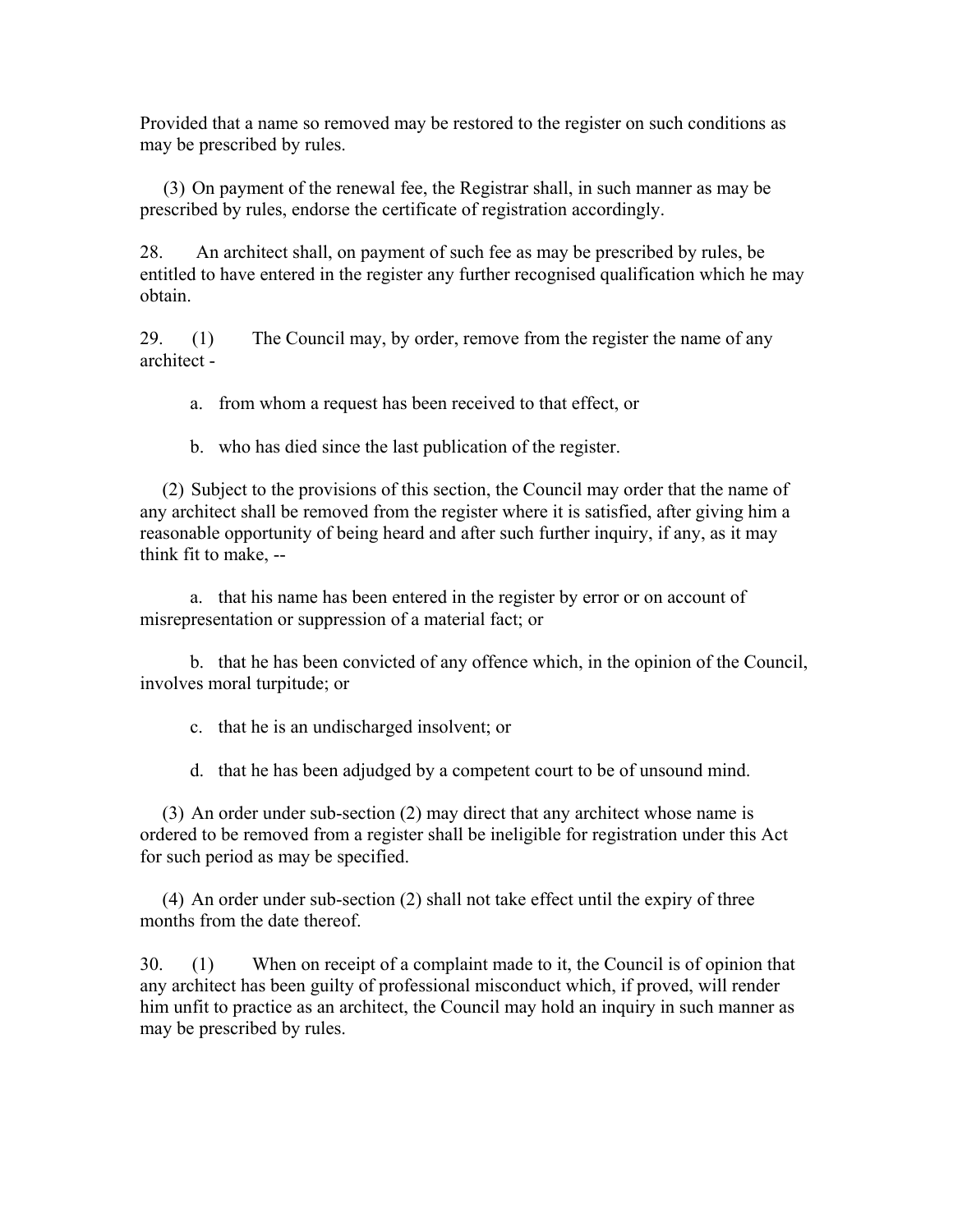(2) After holding the inquiry under sub-section (1) and after hearing the architect, the Council may, by order, reprimand the said architect or suspend him from practice as an architect or remove his name from the register or pass such other order as it thinks fit.

31. A person whose name has been removed from the register under sub-section (2)of section 27, sub-section (1) or sub-section (2) of section 29 or sub-section (2) of section 30, or where such person is dead, his legal representative, as defined in clause (11) of section 2 of the Code of Civil Procedure, 1908, shall forthwith surrender his certificate of registration to the Registrar, and the name so removed shall be published in the Official Gazette.

32. The Council may, at any time, for reasons appearing to it be sufficient and subject to the approval of the Central Government, order that upon payment of such fee as may be prescribed by rules, the name of the person removed from the register shall be restored thereto.

33. Where it is shown to the satisfaction of the Registrar that a certificate of registration has been lost or destroyed, the Registrar may, on payment of such fee as may be prescribed by rules, issue a duplicate certificate in the form prescribed by the rules.

34. As soon as may be after the  $I<sup>st</sup>$  day of April in each year, the Registrar shall cause to be printed copies of the register as it stood on the said date and such copies shall be made available to persons applying therefore on payment of such fee as may be prescribed by rules and shall be evidence that on the said date the persons whose names are entered therein were architects.

35. (1) Any reference in any law for the time being in force to an architect shall be deemed to be a reference to an architect registered under this Act.

 (2) After the expiry of two years from the date appointed under sub-section (2) of section 24, a person who is registered in the register shall get preference for appointment as an architect under the Central or State Government or in any other local body or institution which is supported or aided from the public or local funds or in any institution recognised by the Central or State Government.

# **Chapter - IV ( Miscellaneous )**

36. If any person whose name is not for the time being entered in the register falsely represents that it is so entered, or uses in connection with his name or title any words or letters reasonably calculated to suggest that his name is so entered, he shall be punishable with fine which may extend to one thousand rupees.

37. (1) After the expiry of one year from the date appointed under sub-section (2) of section 24, no person other than a registered architect, or a firm of architects shall use the title and style of architect :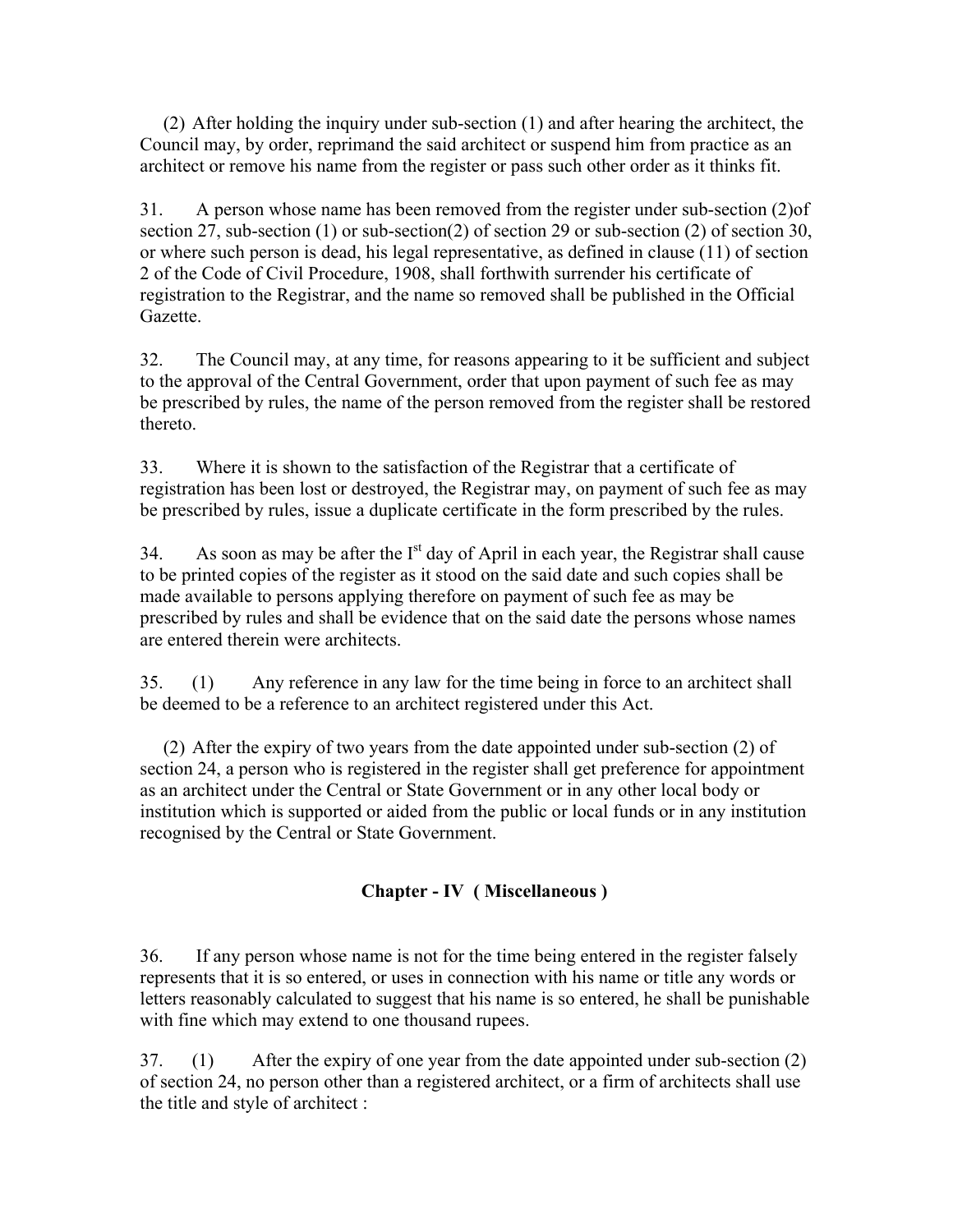Provided that the provisions of this section shall not apply to -

 a. practice of the profession of an architect by a person designated as a "landscape architect" or "naval architect";

 b. a person who, carrying on the profession of an architect in any country outside India, undertakes the function as a consultant or designer in India for a specific project with the prior permission of the Central Government.

Explanation - For the purposes of clause (a), --

 i. "landscape architect" means a person who deals with the design of open spaces relating to plants, trees and landscape;

 ii. "naval architect" means an architect who deals with design and construction of ships.

 (2) If any person contravenes the provisions of sub-section (1), he shall be punishable on first conviction with fine which may extend to five hundred rupees and on any subsequent conviction with imprisonment which may extend to six months or with fine not exceeding one thousand rupees or with both.

38. If any person whose name has been removed from the register fails without sufficient cause forthwith to surrender his certificate of registration, he shall be punishable with fine which may extend to one hundred rupees, and, in the case of a continuing failure, with an additional fine which may extend to ten rupees for each day after the first during which he has persisted in the failure.

39. (1) No court shall take cognizance of any offence punishable under this Act, except upon complaint made by order of the Council or a person authorised in this behalf by the Council.

 (2) No Magistrate other than a Presidency Magistrate or a Magistrate of the first class shall try any offence punishable under this Act.

40. (1) The Council shall furnish such reports, copies of its minutes, and other information to the Central Government as that Government may require.

 (2) The Central Government may publish, in such manner as it may think fit, any report, copy or other information furnished to it under this section.

41. No suit, prosecution or other legal proceeding shall lie against the Central Government, the Council or any member of the Council, the Executive Committee or any other committee or officers and other employees of the Council for anything which is in good faith done or intended to be done under this Act or any rule or regulation made there under.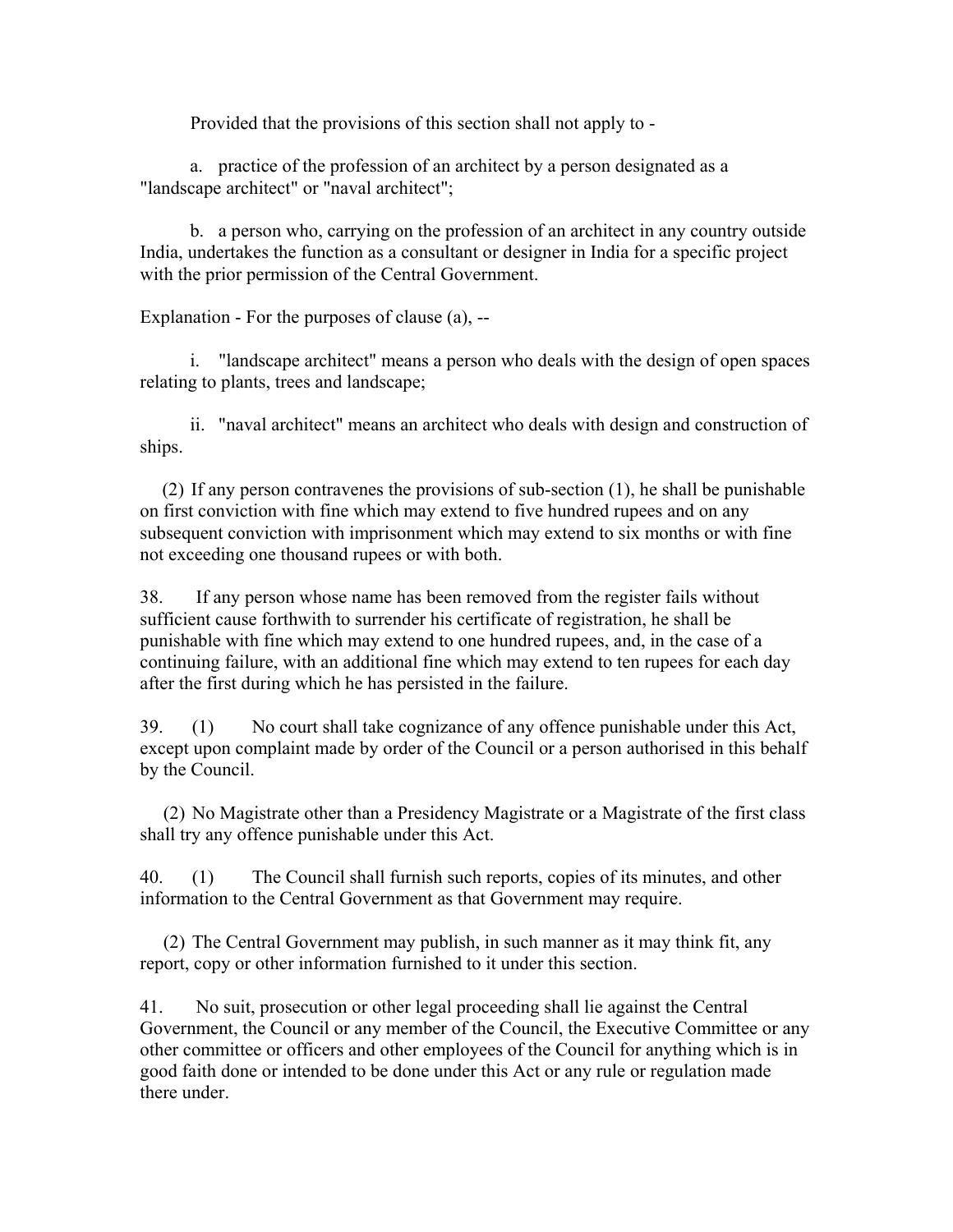42. The members of the Council and officers and other employees of the Council shall be deemed to be public servants within the meaning of section 21 of the Indian Penal Code.

43. (1) If any difficulty arises in giving effect to the provisions of this Act, the Central Government may, by order published in the Official Gazette, make such provisions, not inconsistent with the provisions of this Act, as appear to it to be necessary or expedient for removing the difficulty : Provided that no such order shall be made under this section after the expiry of two years from the date of commencement of this Act.

 (2) Every order made under this section shall, as soon as may be after it is made, be laid before each House of Parliament and the provisions of sub-section(3) of section 44 shall apply in respect of such order as it applies in respect of a rule made under this Act.

44. (1) The Central Government may, by notification in the Official Gazette, make rules to carry out the purposes of this Act.

 (2) In particular and without prejudice to the generality of the foregoing power, such rules may provide for all or any of the following matters, namely : -

 a. the manner in which elections under Chapter II shall be conducted, the terms and conditions of service of the member of the Tribunal appointed under sub-section (2) of section 5 and the procedure to be followed by the Tribunal;

 b. the procedure to be followed by the expert committee constituted under the proviso to sub-section (2) of section 14 in the transaction of its business and the powers and duties of the expert committee and the traveling and daily allowances payable to the members thereof;

 c. the particulars to be included in the register of architects under sub-section (3) of section 23;

 d. the form in which a certificate of registration is to be issued under sub-section (7) of section 24, sub-section (4) of section 26 and section 33.

e. the fee to be paid under sections 24, 25, 26, 27, 28 , 32 and 33;

 f. the conditions on which name may be restored to the register under the proviso to sub-section (2) of section 27;

g. the manner of endorsement under sub-section (3) of section 27;

h. the manner in which the Council shall hold an enquiry under section 30;

i. the fee for supplying printed copies of the register under section 34.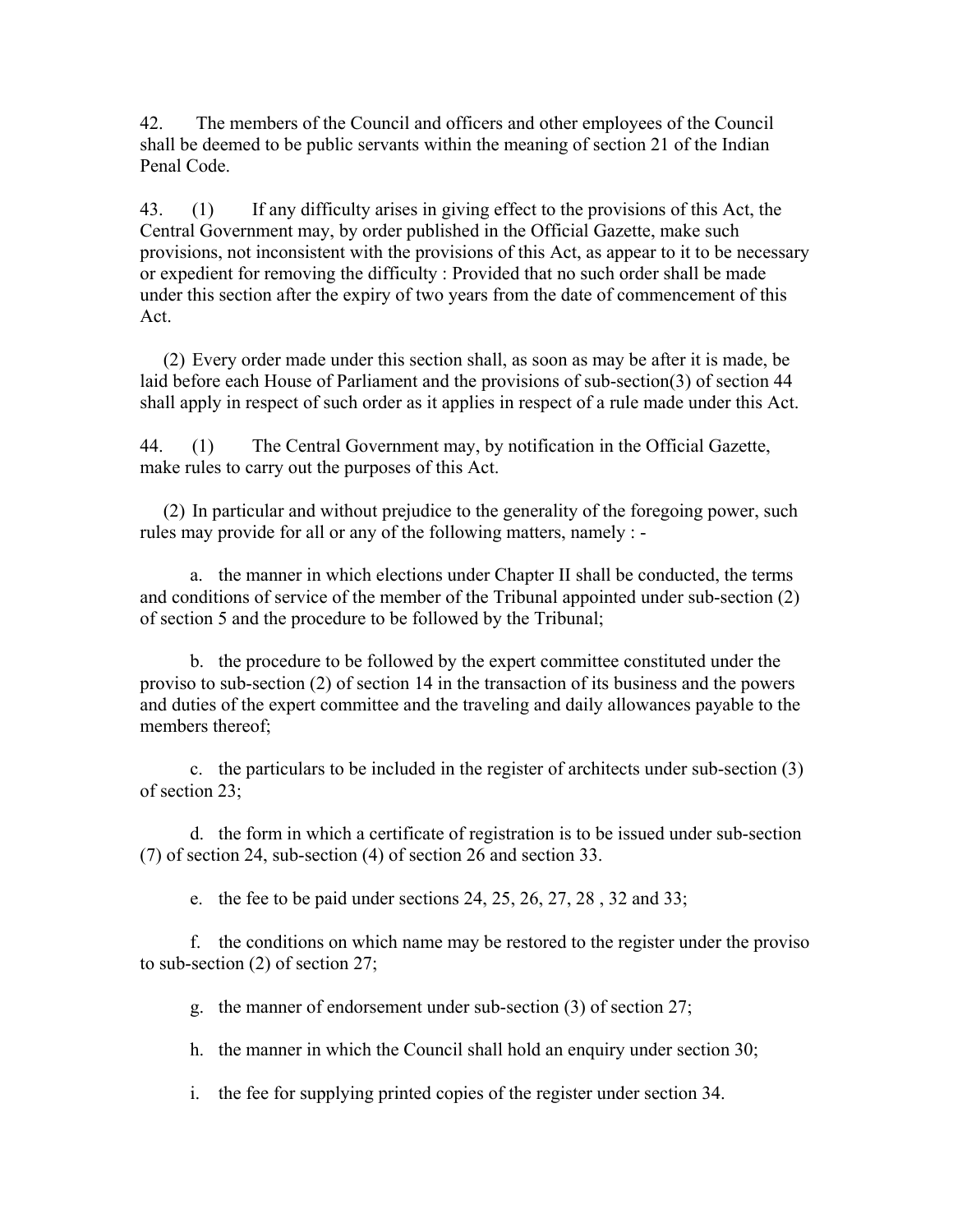j. any other matter which is to be or may be provided by rules under this Act

 (3) Every rule made under this section shall be laid, as soon as may be after it is made, before each House of Parliament, while it is in session, for a total period of thirty days which may be comprised in one session or in two or more successive sessions, and if, before the expiry of the session immediately following the session or the successive sessions aforesaid, both Houses agree in making any modification to the rule or both Houses agree that the rule should not be made, the rule shall thereafter have effect only in such modified form or be of no effect, as the case may be; so, however, that any such modification or annulment shall be without prejudice to the validity of anything previously done under that rule.

45. (1) The Council may, with the approval of the central Government, \*[by notification in the Official Gazette] make regulations not inconsistent with the provisions of this Act, or the rules made there under to carry out the purposes of this Act.

 (2) In particular and without prejudice to the generality of the foregoing power, such regulations may provide for -

- a. the management of the property of the Council;
- b. the powers and duties of the President and the Vice-President of the Council;

 c. the summoning and holding of meetings of the Council and the Executive Committee or any other committee constituted under section 10, the times and places at which such meetings shall be held, the conduct of business thereat and the number of persons necessary to constitute a quorum;

 d. the functions of the Executive Committee or of any other committee constituted under section 10;

 e. the courses and periods of study and of practical training, if any, to be undertaken, the subjects of examinations and standards of proficiency therein to be obtained in any college or institution for grant of recognised qualifications;

f. the appointment, powers and duties of inspector;

 g. the standards of staff, equipment, accommodation, training and other facilities for architectural education;

 h. the conduct of professional examinations, qualifications of examiners and the conditions of admission to such examinations;

 i. the standards of professional conduct and etiquette and code of ethics to be observed by architects;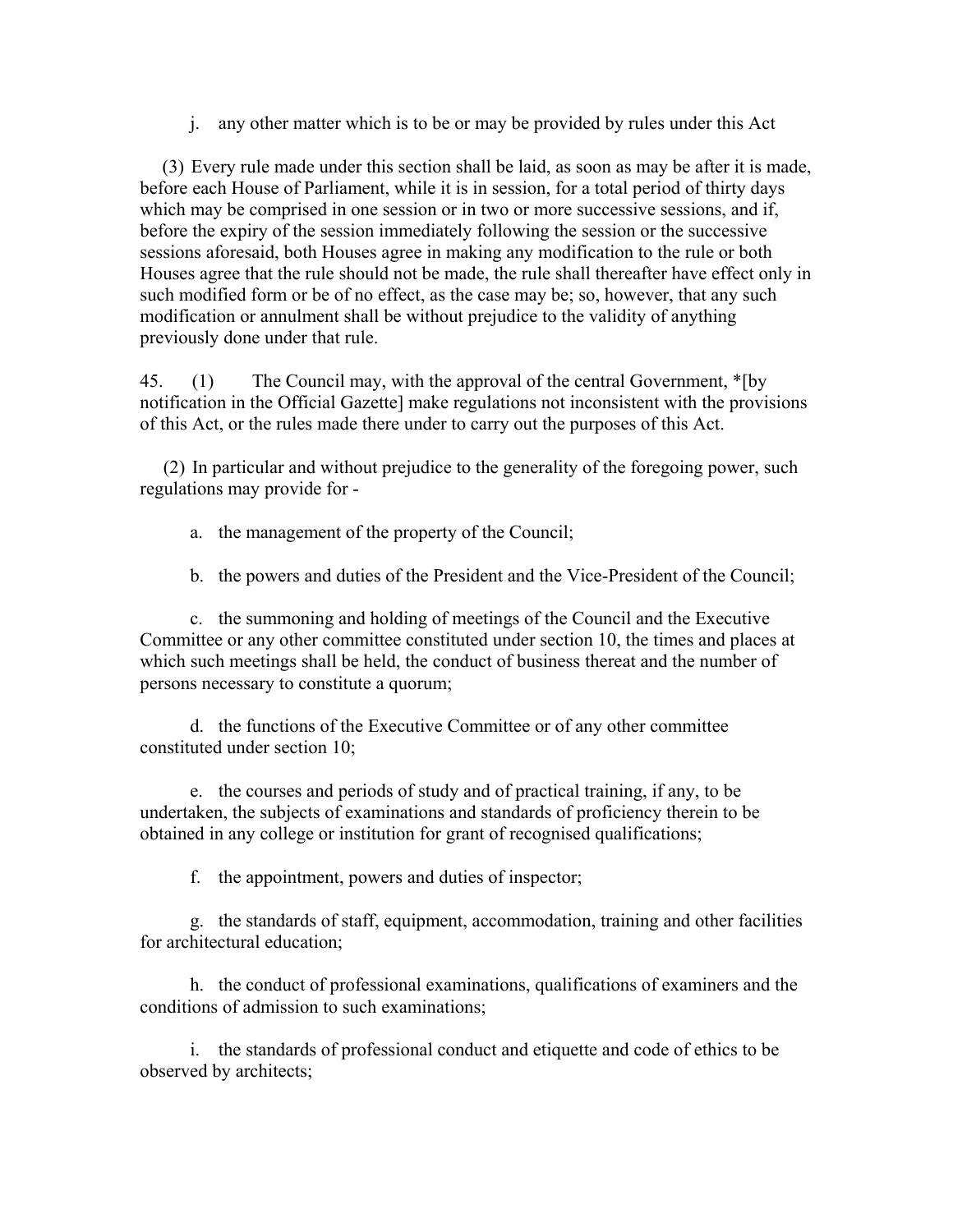j. any other matter which is to be or may be provided by regulations under this Act and in respect of which no rules have been made.

 \*(3) Every regulation made under this section shall be laid, as soon as may be after it is made, before each House of Parliament, while it is in session, for a total period of thirty days which may be comprised in one session or in two or more successive sessions, and if, before the expiry of the session immediately following the session or the successive sessions aforesaid, both Houses agree in making any modification to the regulation or both Houses agree that the regulation should not be made, the regulations shall thereafter have effect only in such modified form or be of no effect, as the case may be; so, however, that any such modification or annulment shall be without prejudice to the validity of anything previously done under that regulation

#### **Schedule**

## **QUALIFICATIONS**

1. Bachelor Degree of Architecture awarded by Indian Universities established by an Act of the Central or State Legislature.

2. National Diploma (Formally All India Diploma) in Architecture awarded by the All India Council for Technical Education.

3. Degree of Bachelor of Architecture (B. Arch.) awarded by the Indian Institute of Technology, Kharagpur.

4. Five-year full-time Diploma in Architecture of the Sir J.J. School of Art, Bombay, awarded after 1941.

5. Diploma in Architecture awarded by the State Board of Technical Education and Training of the Government of Andhra Pradesh with effect from 1960 (for the students trained at the Government College of Arts and Architecture, Hyderabad).

6. Diploma in Architecture awarded by the Government College of Arts and Architecture, Hyderabad till 1959, subject to the condition that the candidates concerned have subsequently passed a special final examination in Architecture held by the State Board of Technical Education, Andhra Pradesh and obtained a special certificate.

7. Diploma in Architecture awarded by the University of Nagpur with effect from 1965 to the students trained at the Government Polytechnic, Nagpur.

8. Government Diploma in Architecture awarded by the Government of Maharashtra (or the former Government of Bombay).

9. Diploma in Architecture of Kalabhavan Technical Institute, Baroda.

10. Membership of the Indian Institute of Architects.